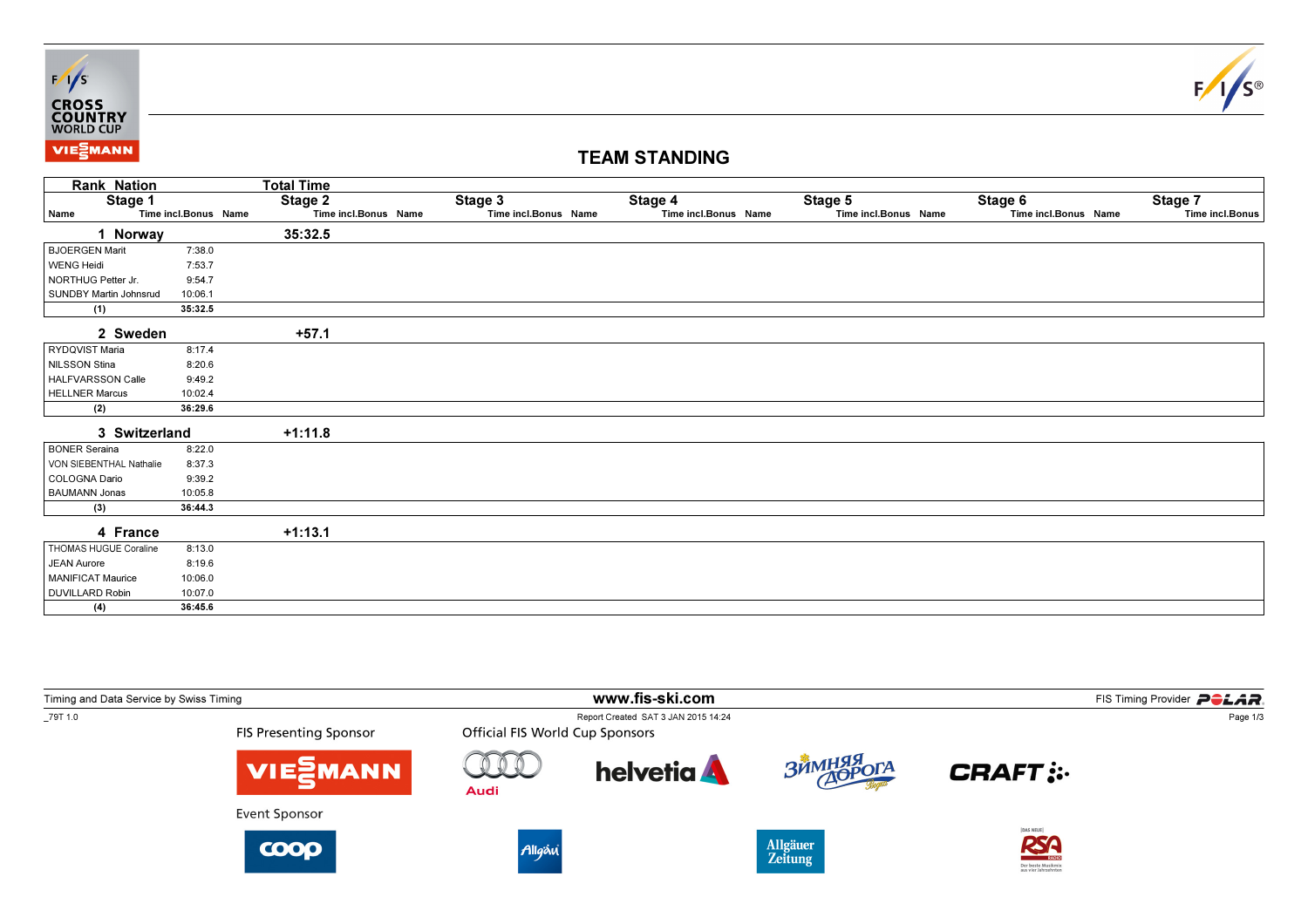



## TEAM STANDING

|                                    | <b>Rank Nation</b>   | <b>Total Time</b>    |                      |                      |                      |                      |                 |
|------------------------------------|----------------------|----------------------|----------------------|----------------------|----------------------|----------------------|-----------------|
|                                    | Stage 1              | Stage 2              | Stage 3              | Stage 4              | Stage 5              | Stage 6              | Stage 7         |
| Name                               | Time incl.Bonus Name | Time incl.Bonus Name | Time incl.Bonus Name | Time incl.Bonus Name | Time incl.Bonus Name | Time incl.Bonus Name | Time incl.Bonus |
| <b>5 Russian Federation</b>        |                      | $+1:20.5$            |                      |                      |                      |                      |                 |
| <b>TANYGINA Alevtina</b>           | 8:19.7               |                      |                      |                      |                      |                      |                 |
| <b>IVANOVA Julia</b>               | 8:29.4               |                      |                      |                      |                      |                      |                 |
| CHERNOUSOV Ilia                    | 10:01.2              |                      |                      |                      |                      |                      |                 |
| <b>BELOV Evgeniy</b>               | 10:02.7              |                      |                      |                      |                      |                      |                 |
| (5)                                | 36:53.0              |                      |                      |                      |                      |                      |                 |
| 6 Germany                          |                      | $+1:24.3$            |                      |                      |                      |                      |                 |
| FESSEL Nicole                      | 8:06.5               |                      |                      |                      |                      |                      |                 |
| <b>HERRMANN Denise</b>             | 8:14.4               |                      |                      |                      |                      |                      |                 |
| <b>BOEGL Lucas</b>                 | 10:12.6              |                      |                      |                      |                      |                      |                 |
| <b>NOTZ Florian</b>                | 10:23.3              |                      |                      |                      |                      |                      |                 |
| (6)                                | 36:56.8              |                      |                      |                      |                      |                      |                 |
| 7 United States of America +1:38.4 |                      |                      |                      |                      |                      |                      |                 |
| BJORNSEN Sadie                     | 8:12.0               |                      |                      |                      |                      |                      |                 |
| <b>STEPHEN Elizabeth</b>           | 8:12.9               |                      |                      |                      |                      |                      |                 |
| <b>HAMILTON Simeon</b>             | 10:17.7              |                      |                      |                      |                      |                      |                 |
| <b>BJORNSEN Erik</b>               | 10:28.3              |                      |                      |                      |                      |                      |                 |
| (7)                                | 37:10.9              |                      |                      |                      |                      |                      |                 |
| 8 Finland                          |                      | $+1:50.1$            |                      |                      |                      |                      |                 |
| <b>NISKANEN Kerttu</b>             | 8:13.4               |                      |                      |                      |                      |                      |                 |
| <b>MONONEN Laura</b>               | 8:16.4               |                      |                      |                      |                      |                      |                 |
| NISKANEN livo                      | 10:26.2              |                      |                      |                      |                      |                      |                 |
| <b>HYVARINEN Perttu</b>            | 10:26.6              |                      |                      |                      |                      |                      |                 |
| (8)                                | 37:22.6              |                      |                      |                      |                      |                      |                 |